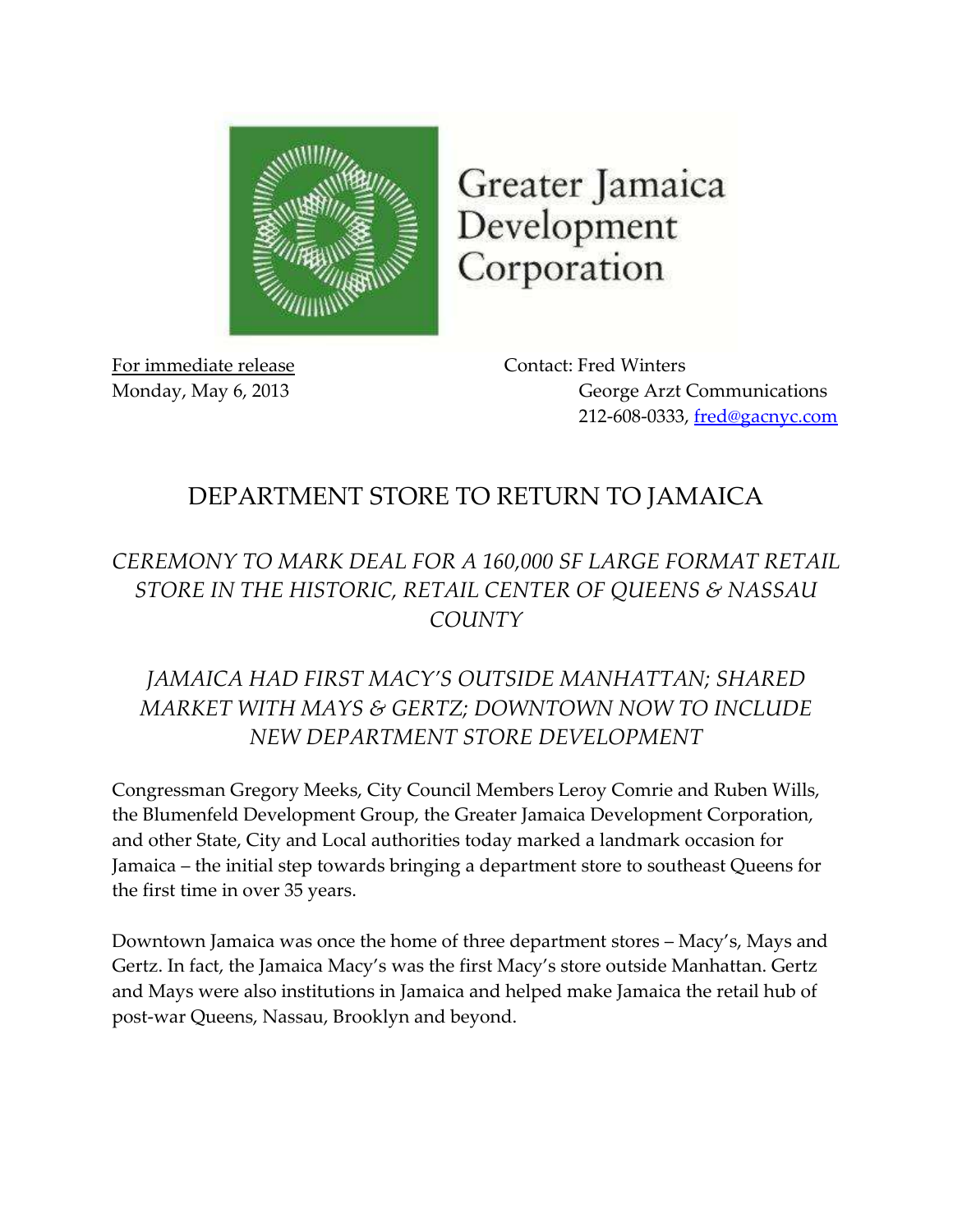

In recent years, however, Jamaica has been turning an economic corner.

Congressman Meeks said: "Thanks in no small part to Greater Jamaica, the Downtown has once again become a vital center of retail, civic institutions and culture. In partnership with all levels of government, including my office, Greater Jamaica has stayed the course, and been part of almost every significant advance in the downtown area over the last four decades. This progress – in many ways – is the result of the longtime leadership of Greater Jamaica's president, Carlisle Towery, and his strong board and talented staff."

When BDG President/CEO Ed Blumenfeld expressed interest to Rep. Meeks in investing in Jamaica, he put him together with Towery and Greater Jamaica. Today's celebration is the result.

David Blumenfeld, a partner at BDG, stated: "There is enormous economic potential in the Jamaica business district and we are enthusiastic about the opportunity to participate in the community's growth. We share the vision of Congressman Meeks and the Greater Jamaica Development Corporation in creating jobs, investment and renewed confidence in the future."

BDG is one of the most successful retail developers in the NYC market. Their projects include the creative adaptive reuse of the Bulova Corporate Center in Queens, the dramatically successful East River Plaza in Manhattan and the famous Arches in Deer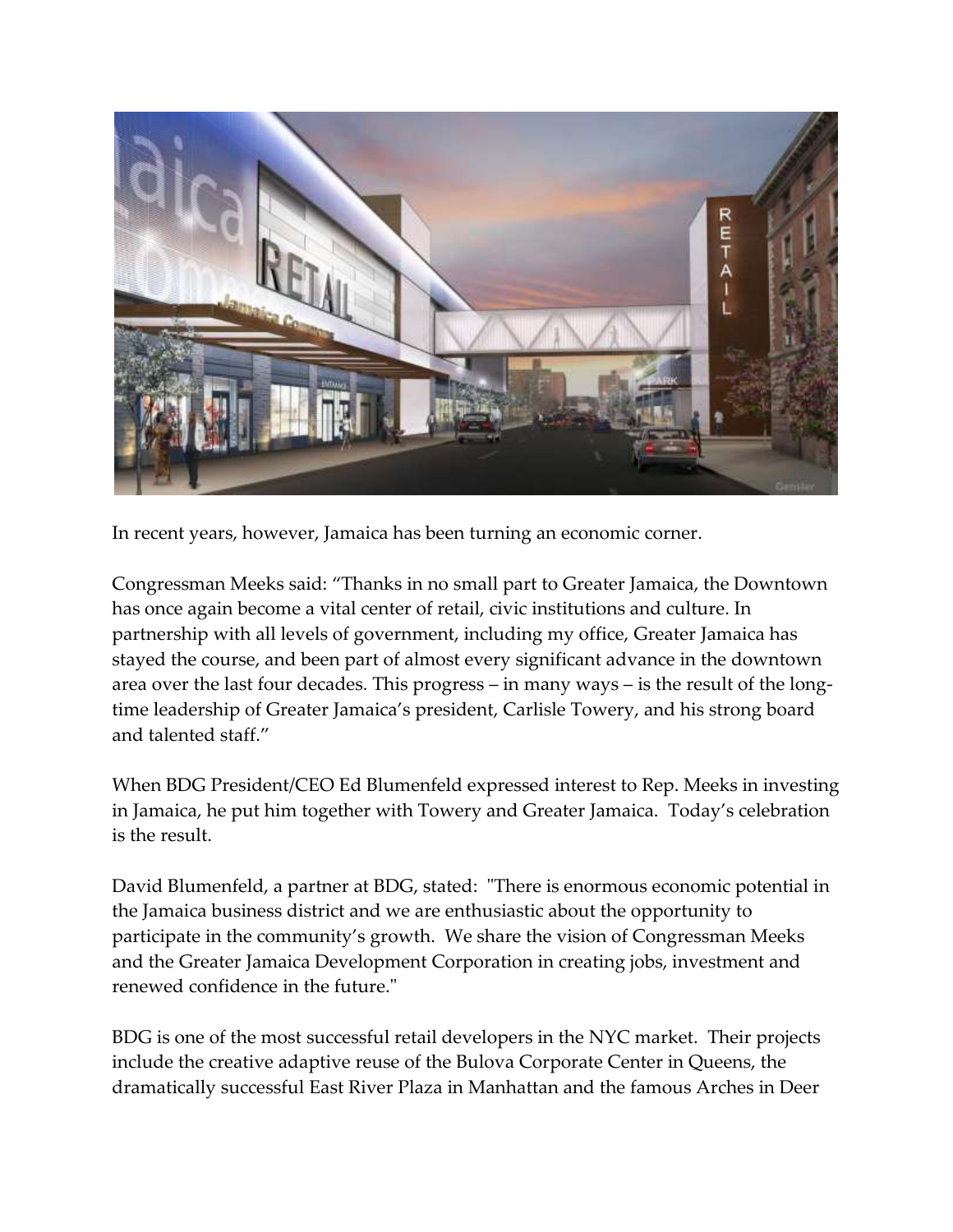Park. They have a reputation for top quality development and working with the community to ensure that their projects benefit the residents.

Greater Jamaica and Blumenfeld Development recently entered into an agreement for Blumenfeld to build a large format retail structure on a parking lot now owned by Greater Jamaica's parking affiliate.

Greater Jamaica President Carlisle Towery said: "Thirty-five years ago and more, when Jamaica was the prime retail center for Queens, Brooklyn, Nassau County and beyond, we enjoyed three of what were then among the major department stores in the Northeast. The return of this big format new department store, by one of the region's foremost retail developers, is concrete evidence that Jamaica has once again turned the corner of economic recovery, retail strength and a major regional transportation hub."

This project accomplishes a number of objectives.

- It creates what will be the only space downtown with the capacity to accommodate a modern big box retailer – 160,000 square feet. While a lease with a retailer has yet to be signed, Blumenfeld Development has vast experience in attracting retail tenants.
- It will create a state-of–the-art 500-plus capacity parking garage, which will enable Jamaica First Parking to maintain the number of critically important parking spaces downtown. Through Jamaica First, Greater Jamaica has invested in upgrading what used to be municipal parking facilities, giving a boost to economic activity downtown.
- Very significantly, the two projects will cost \$**50 million**, will employ **180** people in their construction and create 400 permanent jobs.

In his comments, Congressman Meeks referred to today's announcement as "only the beginning. In the coming months, Greater Jamaica and I will be announcing more development activity downtown."

In their comments, Greater Jamaica Chairman Dan Greene of Citibank and President Carlisle Towery, called out for thanks and praise other partners who played critical roles in ensuring that the BDG project comes to fruition.

• **Lawyer's Alliance and the law firm of Goodwin Procter** LLP provided *pro bono* legal services to Greater Jamaica in connection with the transaction.